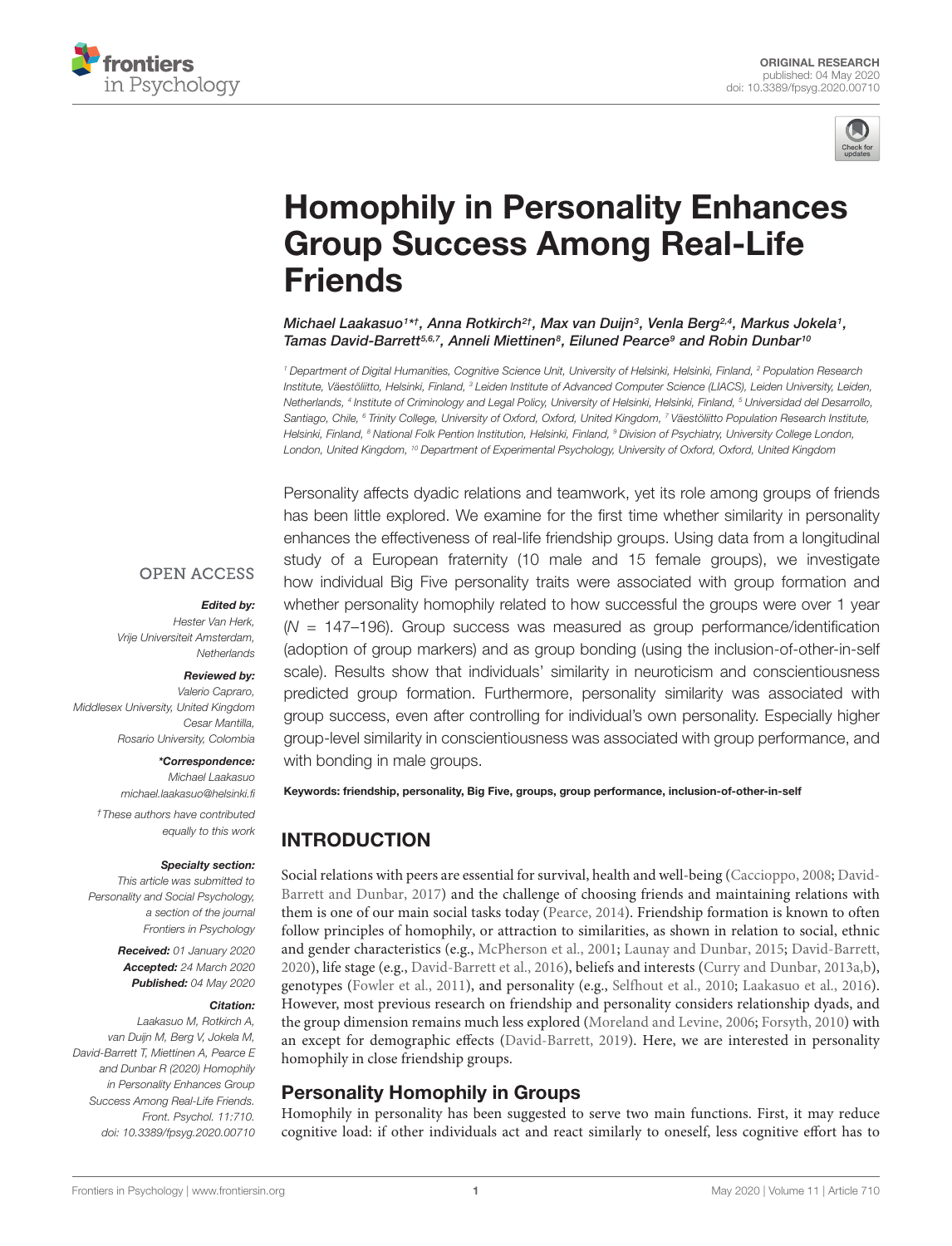be spent in predicting their behavior [\(Leary,](#page-9-13) [1957;](#page-9-13) [Brashears,](#page-8-1) [2013;](#page-8-1) [Machin and Dunbar,](#page-9-14) [2016;](#page-9-14) [van Duijn,](#page-10-1) [2016\)](#page-10-1). Second, if homophily is a widespread social choice criterion, it can increase network density [\(David-Barrett and Dunbar,](#page-9-0) [2017\)](#page-9-0). Personality homophily is also found in other social species [\(Seyfarth and](#page-10-2) [Cheney,](#page-10-2) [2012\)](#page-10-2): for instance, captive chimpanzees prefer others who are similar in boldness and sociability [\(Massen and Koski,](#page-9-15) [2014\)](#page-9-15) and domestic horses prefer individuals of similar boldness and rank [\(Briard et al.,](#page-8-2) [2015\)](#page-8-2).

Earlier studies on friendship dyads found that extraversion, agreeableness and openness to experience can predict friendship formation in adolescents and young adults [\(Nelson et al.,](#page-9-16) [2011\)](#page-9-16), whereas no effect was found for neuroticism or conscientiousness [\(Selfhout et al.,](#page-10-0) [2010;](#page-10-0) see also [Kurtz and Sherker,](#page-9-17) [2003\)](#page-9-17). Although similarities in personality can affect group behavior in different ways [\(van Knippenberg and Schippers,](#page-10-3) [2007\)](#page-10-3), it is understudied for friendship groups [\(Liu et al.,](#page-9-18) [2015\)](#page-9-18). However, the Five Factor model of personality has been quite extensively used to study group efficiency in organizational settings [\(Barrick et al.,](#page-8-3) [1992;](#page-8-3) [Peeters et al.,](#page-9-19) [2006;](#page-9-19) [Prewett et al.,](#page-9-20) [2009;](#page-9-20) [LePine et al.,](#page-9-21) [2011\)](#page-9-21). Results show that personality differences in a group can affect behavioral coordination, social competition, and social structure at large [\(O'Connor and Dyce,](#page-9-22) [1997;](#page-9-22) [Smith et al.,](#page-10-4) [1999;](#page-10-4) [Wolf and Krause,](#page-10-5) [2014\)](#page-10-5). Especially conscientiousness has often been associated with group efficiency and performance (e.g., [Barrick and Mount,](#page-8-4) [1991;](#page-8-4) [Ilies et al.,](#page-9-23) [2009;](#page-9-23) [Chiaburu](#page-8-5) [et al.,](#page-8-5) [2011;](#page-8-5) [Hill et al.,](#page-9-24) [2014\)](#page-9-24). Moreover, personality variance is of special interest for group functioning [\(Halfhill et al.,](#page-9-25) [2005;](#page-9-25) [Ferguson and Peterson,](#page-9-26) [2015;](#page-9-26) [Liu et al.,](#page-9-18) [2015\)](#page-9-18). The review by [van Knippenberg and Schippers](#page-10-3) [\(2007\)](#page-10-3) found beneficial effects of both diversity and similarity of different personality traits: group diversity can be detrimental for prosocial personality traits such as conscientiousness and agreeableness [\(Peeters et al.,](#page-9-19) [2006\)](#page-9-19), but beneficial for proactive traits such as extraversion and openness [\(Chiaburu et al.,](#page-8-5) [2011;](#page-8-5) [French and Kottke,](#page-9-27) [2013;](#page-9-27) [Kramer et al.,](#page-9-28) [2014;](#page-9-28) [Sung et al.,](#page-10-6) [2014\)](#page-10-6). Also variation in emotional stability (neuroticism) has been related to group sociality and performance (e.g., [Trimmer et al.,](#page-10-7) [2002\)](#page-10-7).

# The Present Study

Here, we are interested in group-level variation in personality and functioning in friendship groups. We investigate two research questions:

- (1) Do individuals in our sample tend to cluster in friendship groups around some personality traits, thus exhibiting homophily in group formation? We predict that personality homophily will affect group formation, so that individuals will prefer to team up with individuals who are similar to them in personality (H1).
- (2) Is group success related to group-level variation in personality traits among friendship groups? More specifically, we ask whether (i) group performance/ identification and (ii) group bonding are related to group-level variation in personality traits. We predict that group success will relate to personality traits, so that group diversity in conscientiousness and agreeableness (prosocial

traits) will be detrimental for group success (H2) but that group diversity in extraversion (proactive trait) may be beneficial for group success (H3).

We also contribute to the field of personality and small group studies by suggesting a new data-transformation or analysis method in order to investigate homogeneity of the individual in comparison to their group members. This method differs from observing the personality variance on group level (used by, e.g., [Peeters et al.,](#page-9-19) [2006;](#page-9-19) [Bell,](#page-8-6) [2007\)](#page-8-6), and allows researchers to avoid complicated group clustering models and observe meaningful patterns in average-sized data sets in a simple manner.

# Fraternity Friendship Study

The data stems from a real-world case study of human friendship groups formed in the context of a university fraternity in Europe. Friendships established during the formative years of early adulthood are arguably among the most crucial during the whole lifespan (e.g., [Kalmijn,](#page-9-29) [2003;](#page-9-29) [Selfhout et al.,](#page-10-0) [2010\)](#page-10-0). As far as we are aware, this is the first exploration of how the variation in Big Five personality traits are involved in group formation and group success among close friends in a real-life setting (for work or study teams or in laboratory settings see [Peeters et al.,](#page-9-19) [2006;](#page-9-19) [LePine et al.,](#page-9-21) [2011\)](#page-9-21).

The data used here were collected as part of the Fraternity Friendship Study, a longitudinal study of group formation conducted in an old and large (currently ∼1700 members, with 300–400 new members each year) student organization ('Fraternity') at a major European university<sup>[1](#page-1-0)</sup>. Every year, the new members are encouraged to form smaller groups, henceforth called 'friendship groups,' each consisting of around 5–20 members. First, in August, prospective members engage in various bonding activities, ranging from sports tournaments and games to cleaning up the Fraternity building or working in the student restaurant. Starting in mid-September they start forming friendship groups with others in their intake year. Group formation is mostly 'bottom–up, but also partly 'top– down' and overseen by a special committee of the fraternity. Groups are typically same-sex. After 8–9 weeks, groups can register themselves as a named entity and seek approval from the Fraternity board. Group membership is exclusive and, once formed, fixed. Friendship groups meet 1–3 times weekly. They showcase their identity through distinctive signals including their name, logo, certain colors and clothing (a tie, a skirt), their own songs and dances, or a website [\(Pearce et al.,](#page-9-30)  $2016<sup>1</sup>$  $2016<sup>1</sup>$ ). Created in this way, Fraternity members come to feel very close to their group within the first year. Friendship groups usually go on for much longer than individuals participate in general fraternity activities and often create lifelong friendship bonds. Group members are often invited to each other's weddings and doctoral defenses, and go for weekend getaways on a yearly basis, or longer trips for their  $5<sup>th</sup>$ ,  $10<sup>th</sup>$ , or  $15<sup>th</sup>$  year anniversaries [\(Lehtonen et al.,](#page-9-31) [2018\)](#page-9-31).

<span id="page-1-0"></span><sup>1</sup>[www.theffs.nl](http://www.theffs.nl)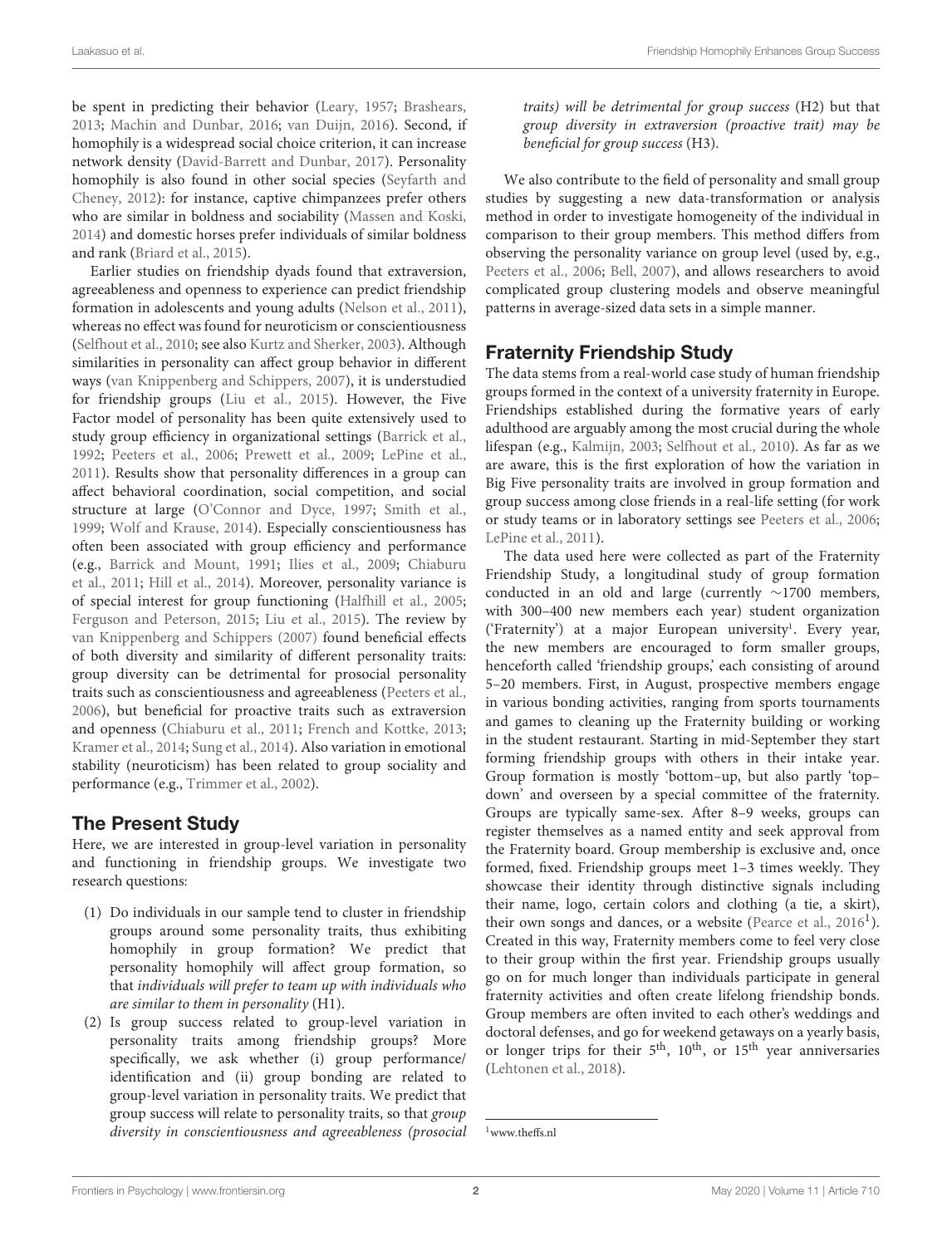#### <span id="page-2-0"></span>**TABLE 1** | Descriptive statistics and factors associated with group formation  $(N = 221;$  Wave 1).

|                                                   |                 |                     |                    | Proportion of variance |
|---------------------------------------------------|-----------------|---------------------|--------------------|------------------------|
|                                                   | All $(N = 221)$ | Females $(N = 140)$ | Males ( $N = 81$ ) | explained by group     |
| Variable (scale)                                  | Mean (SD) or%   | Mean (SD) or%       | Mean (SD) or%      | clustering (ICC)       |
| Age                                               | 18.0(1.1)       | 17.9(0.9)           | 18.2(1.3)          | 0                      |
| Extraversion                                      | 3.7(0.5)        | 3.75(0.5)           | 3.6(0.5)           | $0.06+$                |
| Agreeableness                                     | 3.6(0.5)        | 3.6(0.5)            | 3.6(0.5)           | $\circ$                |
| Openness to experience                            | 3.4(0.5)        | 3.4(0.5)            | 3.4(0.5)           | 0.04                   |
| Conscientiousness                                 | 3.2(0.6)        | 3.3(0.6)            | 2.9(0.5)           | $0.18***$              |
| Neuroticism                                       | 2.85(0.6)       | 3.0(0.5)            | 2.6(0.6)           | $0.17***$              |
| Life satisfaction (1-10 ascending)                | 7.6(0.9)        | 7.6(1.0)            | 7.6(1.0)           | $0.05+$                |
| Negative affect (4-20 ascending)                  | 8.2(2.3)        | 8.56(2.4)           | 7.5(2.0)           | $0.06+$                |
| Life goals: having an exciting lifestyle (yes)    | 22%             | 20%                 | 25.5%              | $0.17***$              |
| Life goals: having a prestigious occupation (yes) | 29%             | 32%                 | 22.3%              | $0.08***$              |
| Health (1-5 descending)                           | 2.7(0.9)        | 2.6(1.0)            | 2.9(0.9)           | $0.08*$                |
| Smoking (1-7 ascending)                           | 5.5(1.9)        | 5.8(1.7)            | 4.9(2.2)           | $0.24***$              |
| Frequency of alcohol use (1-7 descending)         | 3.5(0.8)        | 3.2(0.7)            | 3.8(0.8)           | $0.13***$              |
| Family member had a long-term illness (yes)       | 23%             | 23%                 | 23.5%              | $0.09*$                |

\*\*p < 0.001, \*\*p < 0.01, \*p < 0.05,  $+$ p < 0.10. ICC values are not mutually adjusted. The analysis has also been separately run for both sexes.

# Data Collection

We conducted a baseline survey of new recruits at the start of the academic year, before formation of the friendship groups (September: wave 1). The baseline survey included questions about socio-economic background, lifestyle (hobbies, sport, health-related behavior), social life (friends and dating), life goals, affectual state and personality. We then inquired at the end of the first term (December: wave 2) and the end of the academic year (June: wave 3) about social relations and group performance. The questionnaires were in the participants' native language and distributed online in cooperation with the Fraternity board. Participation was encouraged through small rewards, e.g., a cake. Study participants were informed about the purpose of the study and the conditions for participating. The survey and data storage plan have received ethical approval from the University of Helsinki (Statement 10/2014).

The full cohort included 387 new prospective members. These members formed 26 friendship groups (16 female groups), for which we use fictive names. Response rates were 52–57%: from the total of 387 students, 221 (140 females) responded in the first survey in the autumn, 210 (141 females) responded in the second survey, and 198 (136 females) responded in the third survey. Friendship groups on average participated in 1.7 out of 3 surveys (minimum: 0,9, maximum: 2,6, mean standard deviation: 1,17). Mean response rates for male groups were in 1.4 surveys (SD: 1.2) and for female groups at 1.8 (SD: 1.7). 146 students responded both in wave 1 and wave 3 and 136 students responded in all the three survey waves (**[Table 1](#page-2-0)**).

### Measures Used

The first survey asked questions related to social life and childhood experiences, self-rated general health ('In general, would you say your health is,' scale 1 'excellent' to 5 'poor'), smoking frequency ('How often do you smoke?' scale 1 'never' to 7 'every day') and alcohol use ('How often do you usually drink alcohol,' scale 1 'every day' to 7 'never'). Personality was measured through the short version of the Big Five assessing agreeableness, extroversion, openness, neuroticism, and conscientiousness [\(John and Srivastava,](#page-9-32) [1999\)](#page-9-32); traits which are stable in young people and adolescents, too [\(Elkins et al.,](#page-9-33) [2017\)](#page-9-33). Life Goals were assessed with the Major Life Goal inventory [\(Roberts et al.,](#page-10-8) [2004\)](#page-10-8). Individual well-being was measured with different questions including life satisfaction and positive affect. Life satisfaction was measured with the question 'All things considered, how satisfied are you with your life as a whole these days?' (scale from 1 'extremely dissatisfied' to 10 'extremely satisfied'). Positive and Negative affect was assessed with 6 of the original 8 items in the Affect Scale [\(Mroczek and Kolarz,](#page-9-34) [1998\)](#page-9-34), and namely: during the past 30 days, how much of the time did you feel. . .(Scale: 1 All of the time to 5 none of the time) 'cheerful?,' 'calm and peaceful?,' 'satisfied?,' 'full of life?,' 'so sad nothing could cheer you up?,' 'restless or fidgety?,' 'that everything was an effort?,' 'worthless?' Questions directly measuring negative affect were items 5–8, which were combined into one measure of Negative Affect (see **[Table 1](#page-2-0)**).

The final analyses focused on personality, group formation and group success. Group formation was measured as how individuals clustered in friendship groups. Group success was measured in three ways, group performance/identification, group bonding, and group size. Previous research has suggested that the level of commitment to one's group affects the group's performance [\(Mullen and Copper,](#page-9-35) [1994\)](#page-9-35). We measured group performance (or identification) as the sum of all different group markers adopted by each individual within their friendship group. A continuous variable was created counting all ways the individual had adopted group markers in Wave 3 (conducted at the point in time when most such group markers –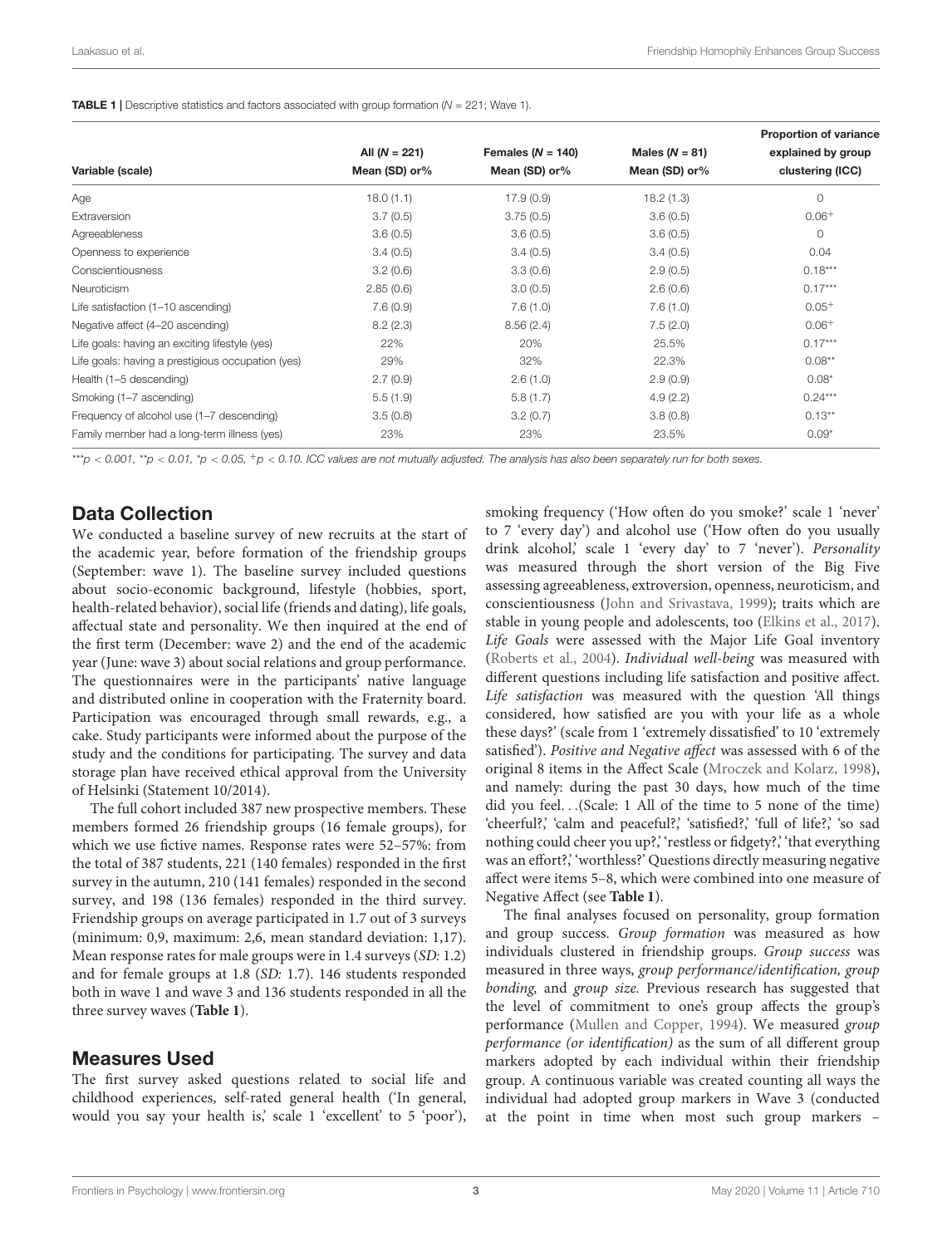

<span id="page-3-0"></span>ties, socks, skirts, a song, a logo, etc. – were adopted). Mean number of adopted group markers in our data was for all individuals 4.89 (SD: 1.35 [range of SD for subgroups  $\sim$  0.5–1.9], minimum: 1, maximum: 8), females was 4.94 (SD: 1.38, minimum: 0, maximum: 8) and males 4.79 (SD: 1.28, minimum: 3, maximum: 8). Group bonding was measured in wave 3 by how close members felt to the group (inclusion of other in self-visual scale, scale of 1 to 7; [Aron et al.,](#page-8-7) [1992\)](#page-8-7), mean closeness for all respondents was 5.43 (standard deviation 1.27 [range of SD for sub-groups ∼ 0.5–2.0], minimum: 1, maximum: 7), females 5.58 (SD: 1.28, minimum: 1, maximum: 7) and males 5.04 (SD: 1.28, minimum: 3, maximum: 7). Correlation between group performance and group bonding was 0.21 (0.29 for males and 0.13 for females; sharing only about 4% of variance), indicating that these measures do tap into different dimensions of group success. We also ran an analysis by using personality dimensions as predictors (Wave 1) predicting the likelihood of answering the Wave 3 questionnaire.

Only agreeableness had a slight effect on the likelihood of answering the follow-up questionnaire, which was to be expected  $(B = -0.73; Z = -2.08; p = 0.04).$ 

# Statistical Analysis

To investigate associations between individual characteristics and group formation, multilevel regression analyses and oneway analyses of variance were conducted. We report intra-class correlations (ICC), showing how much of the variance in a trait is explained by variance between groups (**[Table 1](#page-2-0)** above). [Figure 1](#page-3-0) illustrates the data by showing variations for each friendship group with regard to conscientiousness. Group names are fictionalized.

To assess effects of group variation on group success (group performance and group bonding), we used two different and complimentary methods allowing us to investigate within-group variations of a certain personality trait [\(van Knippenberg and](#page-10-3) [Schippers,](#page-10-3) [2007;](#page-10-3) [Keiser et al.,](#page-9-36) [2014,](#page-9-36) p. 847); we will also use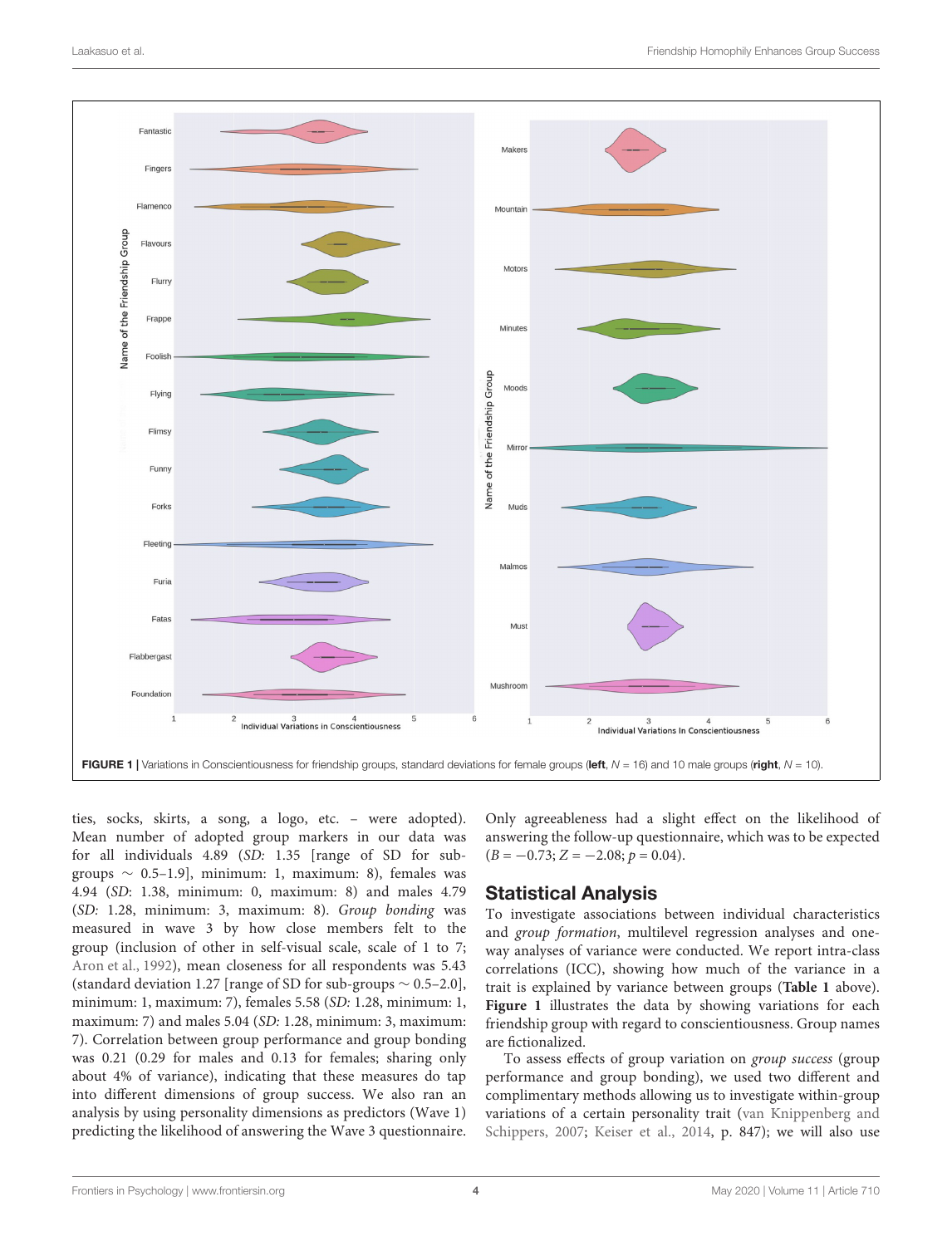<span id="page-4-0"></span>TABLE 2 | Group performance, personality traits, and combined variation in Big 5,  $N = 149$ ; univariate and multivariate regressions.

|                                                                                                                                | Simple model<br>(Univariate regressions) |                      |         | Mutually adjusted model<br>(Multivariate regression) |                             |         |  |
|--------------------------------------------------------------------------------------------------------------------------------|------------------------------------------|----------------------|---------|------------------------------------------------------|-----------------------------|---------|--|
| Variable                                                                                                                       | β                                        | 95% CI               | р       | ß                                                    | 95% CI                      | р       |  |
| Individual<br>extraversion                                                                                                     | 0.09                                     | $-0.06, 0.25$        | 0.25    | 0.11                                                 | $-0.08, 0.24$               | 0.33    |  |
| Individual<br>agreeableness                                                                                                    | 0.00                                     | $-0.15.$ $0.17$      |         |                                                      | $0.91 - 0.03 - 0.19, 0.12$  | 0.65    |  |
| Individual openness                                                                                                            |                                          | $-0.11 - 0.27, 0.05$ |         |                                                      | $0.18 - 0.10 - 0.26$ , 0.06 | 0.24    |  |
| Individual<br>conscientiousness                                                                                                | 0.16                                     | 0.01, 0.33           | $0.04*$ |                                                      | $0.08 -0.05, 0.28$          | 0.19    |  |
| Individual neuroticism $-0.13$ $-0.29$ , 0.02                                                                                  |                                          |                      |         |                                                      | $0.11 -0.15 -0.32, 0.02$    | $0.08+$ |  |
| Aggregate group $-0.24 - 0.40, -0.08$ $0.03*$ $-0.24 - 0.40, -0.07$ $0.005**$<br>level variation for all<br>personality traits |                                          |                      |         |                                                      |                             |         |  |

\*\*p < 0.01, \*p < 0.05,  $+p$  < 0.10. Variation in personality traits measured as standard deviation from group mean. Beta values are standardized regression coefficients. All regressions control for individual's age and gender. Statistically significant values have been highlighted in bold.

the second method to see if it predicts group size (see below). First, the so-called variance method entailed calculating standard deviation for selected measures on a group level and assigned the resulting value to each individual in that group. All group members acquired one value, which did not differ within groups (see [Prewett et al.,](#page-9-20) [2009;](#page-9-20) see also [Kramer et al.,](#page-9-28) [2014](#page-9-28) and **[Table 2](#page-4-0)**). Values were regressed against our dependent variables that had individual-level variation. This method was also used for creating aggregate group-level variation for each personality trait combined into one BIG 5 variable (**[Figure 2](#page-4-1)**). Second, for each participant, we created a new variable that indicated the individual's average distance from other members in his or her



<span id="page-4-1"></span>FIGURE 2 | Association of group variation in Big Five and group performance. Personality measured as standard deviation at the level of ego's group membership. Group performance/identification measured as number of group symbols acquired by each group member. Regression controlling for age and gender.

<span id="page-4-3"></span>**TABLE 3**  $\blacksquare$  Group performance and personality variation,  $N = 164$ .

|                                   | Simple model |                                             |      | Mutually adjusted model |                      |         |  |
|-----------------------------------|--------------|---------------------------------------------|------|-------------------------|----------------------|---------|--|
|                                   | β            | <b>CI</b>                                   | р    | β                       | СI                   | р       |  |
| Variation in<br>extraversion      | $-0.06$      | 0.22, 0.08                                  | 0.38 |                         | $-0.00 -0.200 0.18$  | 0.93    |  |
| Variation in<br>agreeableness     | 0.07         | $-0.07, 0.23$                               | 0.32 | 0.09                    | $-0.11.29$           | 0.38    |  |
| Variation in<br>openness          | $-0.09$      | $-0.24.0.06$                                | 0.24 |                         | $-0.12 -0.29$ , 0.04 | 0.15    |  |
| Variation in<br>conscientiousness | $-0.19$      | $-0.35, -0.04, 0.01^*$ $-0.28, -0.54, 0.01$ |      |                         |                      | $0.04*$ |  |
| Variation in<br>neuroticism       | 0.08         | $-0.07, 0.24$                               | 0.29 | 0.18                    | $-0.05, 0.41$        | 0.12    |  |

 $p$  < 0.05. Variation in personality traits measured as average distance of individual to other group members taking into account heteroscedasticity. Group performance/identification measured as number of group symbols acquired by each group member in relation. Bivariate and mutually adjusted regression coefficients controlling for individual's own personality, gender and age. Statistically significant values have been highlighted in bold.

group (ego's aggregated distance from each member of the group divided by number of group members, not including ego<sup>[2](#page-4-2)</sup>). Every respondent was assigned one individual value for each personality trait, five values in total. This second type of analysis was done with robust regression methods using heteroscedasticity adjustments for error terms (HC2 and HC3; where appropriate) (see **[Table 3](#page-4-3)** and **[Figures 3](#page-5-0)**, **[4](#page-5-1)** below); different adjustments did not alter the main results although they somewhat reduced statistical significance. This creates a measure of homogeneity for the individual with respect to his/her group members, and allows us to simplify the regression models by excluding group level clustering from our model. Both methods of analysis converge on similar interpretations (see sections "Results" and "Discussion"), but in our estimation, the second method is superior in clarity and simplicity. Regarding power analysis, the model does not need special modifications due to complexities stemming from number of groups, since we 'flattened' the data by concentrating on how much individuals differ from their group members. In our most complicated model, we have 12 predictors and if we assume a conservative effect-size ( $\mathbb{R}^2$  of about 0.15 or *Cohen's*  $\hat{f}^2$  of about 0.18), we need about 130 individuals for a power of about 0.9[3](#page-4-4) ; all our analyses include over 130 individuals. The sample size of 164 gives us power of 0.75 for smaller effect sizes in the range of 0.09–0.10. Analyses were conducted using STATA 13.1 software.

<span id="page-4-4"></span><sup>3</sup>[www.danielsoper.com/statcalc/calculator.aspx?id=1](http://www.danielsoper.com/statcalc/calculator.aspx?id=1)

<span id="page-4-2"></span><sup>&</sup>lt;sup>2</sup>I.e., if the group had five members, ego's distance was calculated to four other members. With a quick glance this method might seem equivalent to fixed effect group mean centering transformation, but it is not the same. We did something very different. Let's assume that we have data like this, where the letter represents the participant and the number represents the participants value on some personality trait: [A:1, B:2,C:3, D:4,E:6]. The group mean would be 3.2; and mean centering values would be: [A:2.2, B:1.2, C:0.2,D:0.8, E:2.8]; where as the average distances would be [A:2.25, B: 2.0, C: 1.75, D: 2, E:3.5]. So, as is clear, this is something different from doing "fixed effects" transformation on our data and it is not equivalent to adding a categorical variable per group, since there is no fixed term that is added or subtracted to each participant. The number is an index number assigned to each individual regarding how similar they are on average to others in their in-group.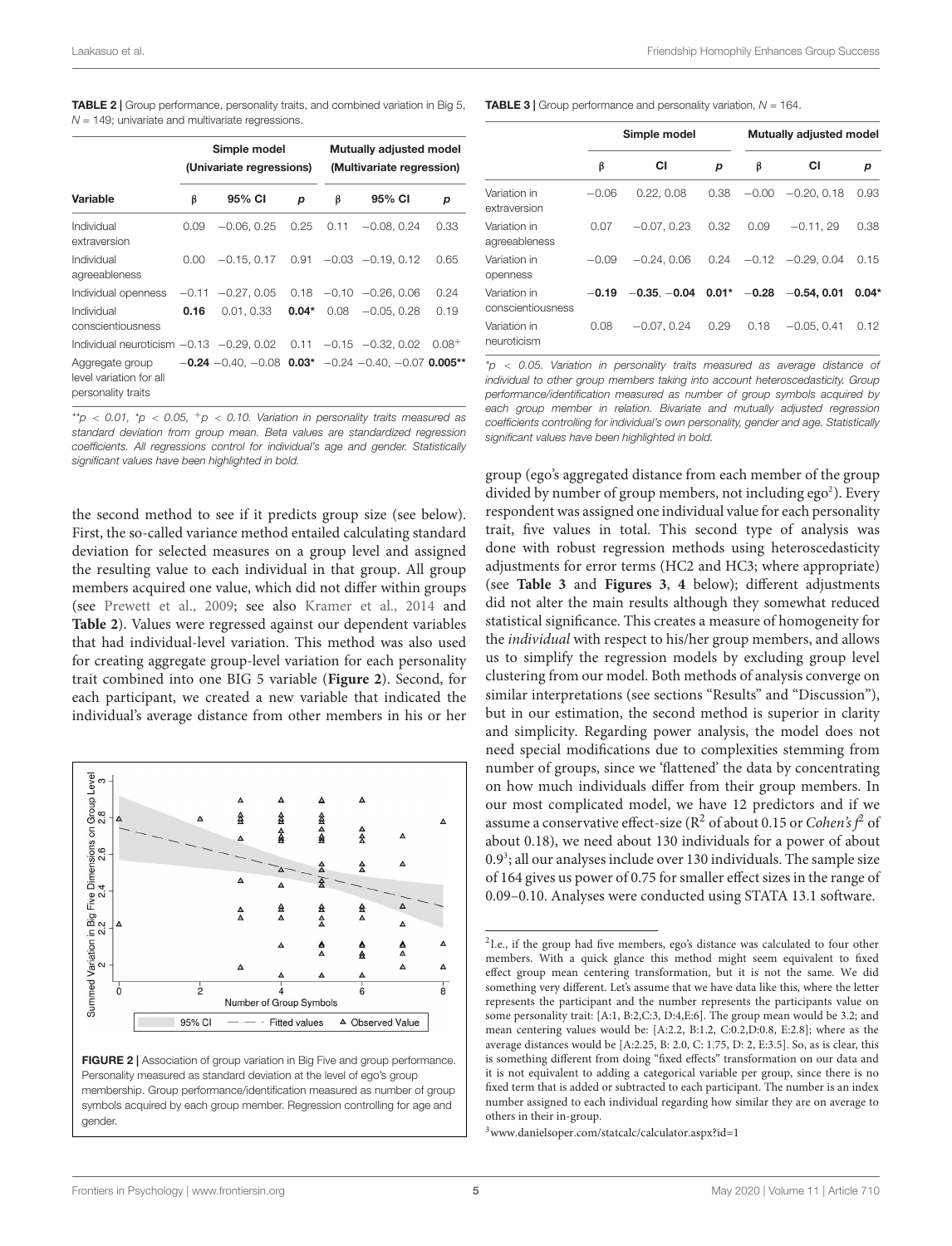

<span id="page-5-0"></span>FIGURE 3 | Association of variation in group conscientiousness and group performance/identification. Personality measured as individual's distances to other group members taking into account heteroscedasticity. Group performance/identification was measured as number of group items adopted. Regression controlling for gender and individual's own personality traits.



<span id="page-5-1"></span>FIGURE 4 | Associations of variation in group conscientiousness and group bonding in male and female friendship groups. Personality measured as individual distance to other group members for male and female groups taking into account heteroscedasticity. Group bonding measured through the Inclusion of Other in Self-scale.

# RESULTS

# Factors Associated With Friendship Group Formation

The first research question was which variables, measured at the baseline survey at the start of the academic year, predicted which individuals chose to form friendship groups some months later. **[Table 1](#page-2-0)** shows the means of key individual characteristics and their association with group formation. Our first hypothesis was confirmed since similarity in personality was associated with group formation. Two personality traits, conscientiousness and neuroticism, were statistically significantly associated with group formation. No significant associations were found for

agreeableness and openness, while a small association was detected for extraversion.

Among other variables measured, only a few sociodemographic and childhood family factors had any association with group formation. Individuals who had experienced long-term illness of a family member in their childhood were more likely to cluster in the same friendship group. Of life goals that respondents declared having for the future, having an exciting lifestyle and having a prestigious occupation related to group formation. Smoking and alcohol use also strongly predicted group formation, while weaker effects were found for general health, negative affect and overall life satisfaction. As could be expected, negative affect, low life satisfaction and neuroticism were all positively correlated (0.36–0.52). The other factors (e.g., alcohol use and wanting an exciting lifestyle) were not wellcorrelated with each other (correlations of 0.2 or smaller).

### Personality Variance and Group Success

The second research question was whether the composition of personality traits in a friendship group affected how the group functioned during its first year. Group success was assessed in three ways, as group performance/identification, as group bonding and as group size.

### Group Performance/Identification

We first tested how variation in different personality traits were associated with group performance/identification, measured by number of personal items acquired with one's group symbol on it (**[Table 2](#page-4-0)**). Results from regression analyses are provided in **[Table 2](#page-4-0)**, first as univariate regressions and then in a mutually adjusted regression model, which also controls for age and gender. Since interactions with personality traits and gender were not statistically significant, results for male and female friendship groups are shown together. In the simple regressions for standard personality traits, only individual's conscientiousness was positively associated with higher group performance/identification. Students with high conscientiousness were more likely to use several group markers. In the mutually adjusted regressions (standard multivariate regressions), conscientiousness is no longer statistically significant, but neuroticism was negatively associated with group performance below the 0.1 p-value threshold.

Next, we tested the main second research question, or whether the combined measure of variation in personality traits was associated with group performance/identification (last row in **[Table 2](#page-4-0)** and **[Figure 2](#page-4-1)**). We created this measure for each participant by aggregating their group level variations for all the personality traits. This combined variation method had a low alpha (0.50) as should be the case for Big-Five dimensions. The combined measure of variation in all Big 5 personality traits was significantly associated with group performance/identification in both univariate and multivariate regression models. This suggests that the greater the personality differences within friendship groups, the lower their group performance, measured as numbers of group identity markers developed, and also after taking into account the effect of individual personality traits (**[Figure 2](#page-4-1)**).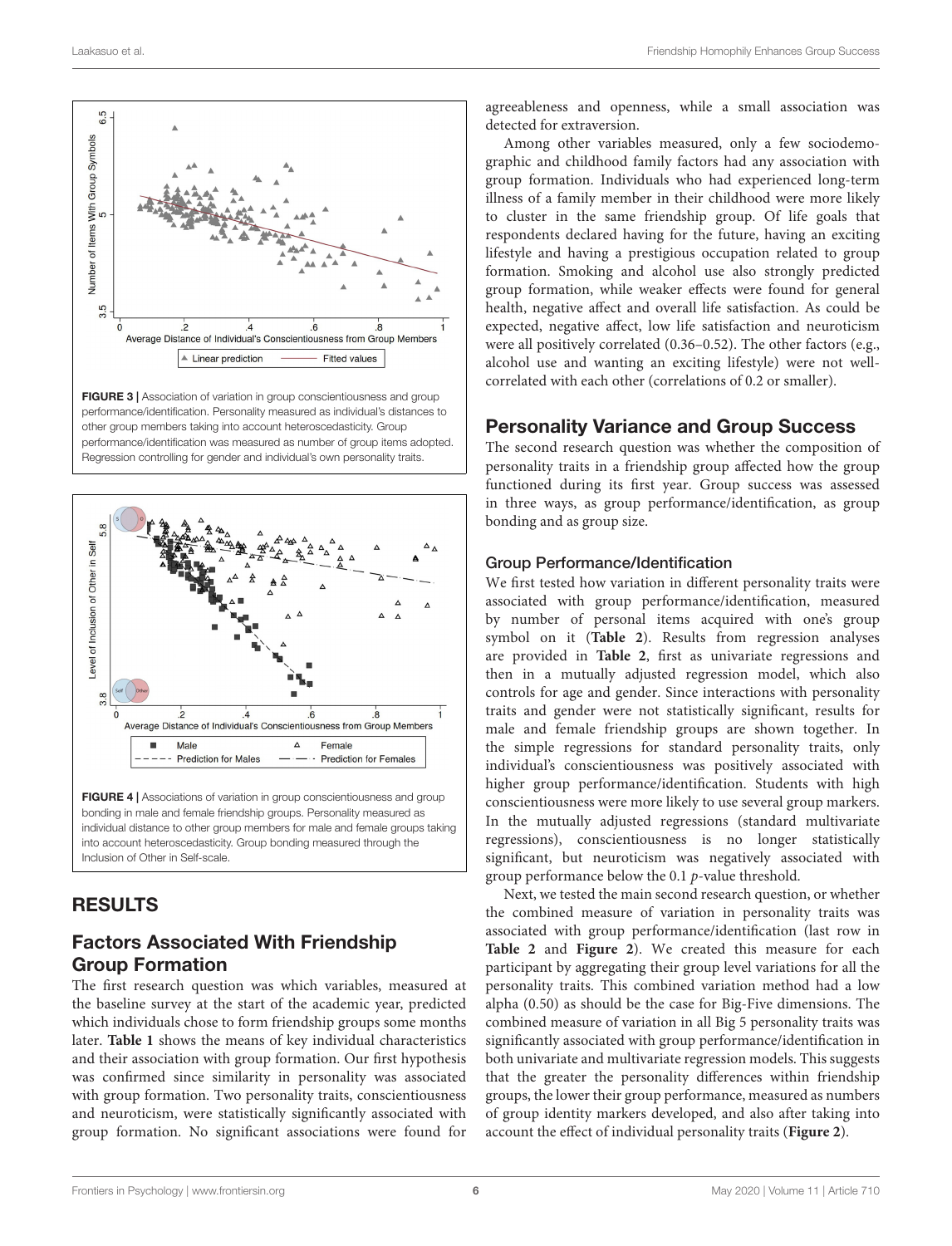<span id="page-6-0"></span>

|  |  |  |  | <b>TABLE 4</b> Group bonding and group heterogeneity in personality, $N = 164$ . |
|--|--|--|--|----------------------------------------------------------------------------------|
|--|--|--|--|----------------------------------------------------------------------------------|

|                                | Simple model |                |         | <b>Mutually adjusted</b><br>model |         |         |
|--------------------------------|--------------|----------------|---------|-----------------------------------|---------|---------|
| Variable                       | β            | t              | р       | β                                 | t       | р       |
| <b>MEN</b>                     |              |                |         |                                   |         |         |
| Variation in extraversion      | $-0.11$      | $-0.72$        | 0.47    | 0.06                              | 0.36    | 0.71    |
| Variation in agreeableness     |              | $-0.13 -0.79$  | 0.43    | $-0.07$                           | $-0.38$ | 0.70    |
| Variation in openness          | $-0.09$      | $-0.47$        | 0.62    | $-0.05$                           | $-0.27$ | 0.78    |
| Variation in conscientiousness | $-0.59$      | $-2.23$        |         | $0.03* -0.57$                     | 1.95    | $0.05*$ |
| Variation in neuroticism       | $-0.14$      | $-0.77$        | 0.44    | 0.11                              | 0.44    | 0.66    |
| <b>WOMEN</b>                   |              |                |         |                                   |         |         |
| Variation in extraversion      |              | $-0.11 - 1.14$ | 0.25    | 0.02                              | $-0.16$ | 0.84    |
| Variation in agreeableness     | $-0.06$      | $-0.69$        | 0.49    | 0.04                              | 0.53    | 0.69    |
| Variation in openness          | $-0.05$      | $-0.45$        | 0.65    | $-0.02$                           | 0.13    | 0.89    |
| Variation in conscientiousness | $-0.11$      | $-1.15$        | 0.25    | $-0.11$                           | 1.34    | 0.18    |
| Variation in neuroticism       | $-0.19$      | $-2.16$        | $0.03*$ | 0.17                              | $-1.40$ | 0.29    |

\*p < 0.05. Personality measured as individual distance to other group members taking into account heteroscedasticity. Group bonding measured with Inclusion of Other in Self-scale. Beta values are standardized regression coefficients. Model controls for age and individual levels of personality. Statistically significant values have been highlighted in bold.

Next, we examined associations of individual-level variation in separate personality traits and group performance/identification. Here, we used the measure of the individual's averaged distance to other group members with regards to a specific personality trait, which measures individual's homogeneity with respect to group members. Results indicate that the strength of these associations varied by personality trait (**[Table 3](#page-4-3)**). Higher group performance/identification was significantly associated with higher group-level similarity in conscientiousness  $[\beta = -0.28,$ p < 0.05, t(145) = −2.00] (**[Table 3](#page-4-3)** and **[Figure 3](#page-5-0)**), controlling for individual's own personality and gender. Individual's proximity to his/her group members in agreeableness, neuroticism and extraversion were not separately associated with the number of group symbols adopted while proximity in openness was close to reaching statistical significance.

We had hypothesized that group-level diversity in conscientiousness and agreeableness would be detrimental for group success but that diversity in extraversion could be associated with improved group success. Results indicated an effect only for conscientiousness, in the expected direction.

#### Group Bonding

As a second measure of group success, we investigated group bonding, measured as the association between individual reports of closeness to the group (the Inclusion-of-Other-in-Self or IOS scale) and differences in group-level personality. Using the first method of analysis or the aggregate standard deviations, we obtained the same general trend as for group performance/identification: the aggregate group level variation for all personality traits was positively associated with the sense of belonging (IOS β = −30, 95%CI [−0.63, 0.01]  $p = 0.06$ ; results not shown in **[Table 4](#page-6-0)**). Using the more robust method of analyzing individual proximity to group members, no significant results were detected for all groups together (results not shown).

However, since there was significant interaction with gender for this measure ( $p = 0.01$  for conscientiousness and  $p = 0.03$ for neuroticism), we ran the regressions separately for male and female groups. **[Table 4](#page-6-0)** shows results from simple and mutually adjusted regressions. In the simple regressions, higher distance (heterogeneity) from group members in personality traits was generally negatively related to group bonding. The associations are statistically significant for conscientiousness in male friendship groups and neuroticism in female friendship groups. In the mutually adjusted model, only larger withingroup variation in conscientiousness in male groups significantly predicted lower group bonding. Associations with the other four measured personality traits distances and bonding were not statistically significant in the adjusted model (**[Table 4](#page-6-0)**).

Thus, a higher individual distance from one's group members in conscientiousness appeared to be detrimental for male friendship group bonding. Given that we had enough power to predict the effects reported reliably, it is noteworthy that the general pattern observed and reported here is also corroborated by the bi-variate regressions. **[Figure 4](#page-5-1)** illustrates these associations separately for males and females.

### Group Size

Finally we also ran the same homophily analysis by using the group-size as the dependent variable  $(N = 214)$ . However, nothing was significant; we also did not find the group-size to be predictive of any of our other dependent variables.

# **DISCUSSION**

How do personality traits shape collective behavior in close social groups? In the famous science fiction story Nine Lives [\(Le Guin,](#page-9-37) [1969/2016\)](#page-9-37), the ideal team consists of nine clones of the same individual who vary only in their gender. This group proves superior to any group of ordinary humans both as a work team and a group of friends. However, although homophily is well-known to be the most prominent feature of human dyadic relations, little is known about its role in friendship groups. Here, we explored whether higher similarity in personality traits does actually pave the way for friendship group formation and success even after controlling for individual's own personality.

Results indicate that group-level similarities in personality influenced both group formation and dynamics in friendship groups among young Western adults, in accordance with our first hypothesis. Individual neuroticism and conscientiousness predicted group formation, indicating that young adults tended to spontaneously team up with other individuals who were similar to them regarding these two personality traits. Two of three personality traits related to prosociality (conscientiousness, neuroticism, and agreeableness) were significantly associated with group formation in our data. With relation to group success, larger within-group variation in personality was associated with poorer outcomes, measured as the adoption of group identity markers and reported closeness to group members. When individuals differed more from their group members in personality, the group performed worse, independently of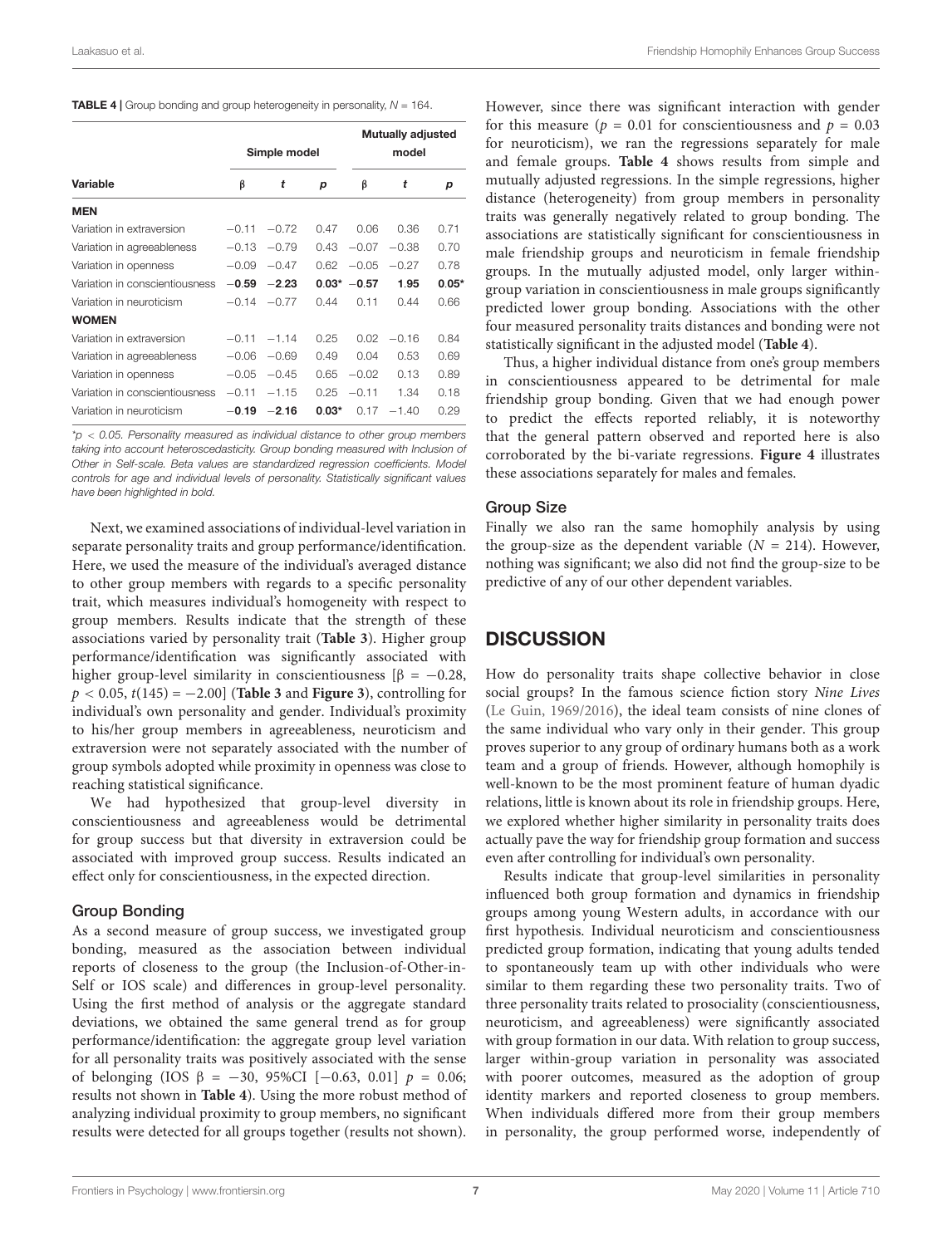how separate individuals scored on this trait. Especially similar levels of conscientiousness predicted group success (group performance for all friendship groups and group bonding for male friendship groups). The more similar group members were in their conscientiousness, the better the group performed and the closer its members felt to each other, again controlling for individual personality. However, we found no significant associations for either agreeableness or extraversion regarding group success for either gender.

As far as we are aware, this is the first time group-level effects of the Big Five model of personality have been documented for human friends in a real-life setting (cf. [Selfhout et al.,](#page-10-0) [2010;](#page-10-0) [Back and Vazire,](#page-8-8) [2015\)](#page-8-8). Previous research has demonstrated that individual personality is important for group dynamics in many social species [\(Wolf and Krause,](#page-10-5) [2014\)](#page-10-5). In our data, personality was a statistically significant predictor of group formation, unlike the many other social and demographic variables that were also included in our survey, confirming the importance of personality for groups.

These findings have implications for our understanding of both personality differences and the high preference for homophily between friends (cf. [Laakasuo et al.,](#page-9-9) [2016\)](#page-9-9). At least in relatively small human groups, what matters is not so much individual conscientiousness, as the individual's similarity in consciousness in comparison to the rest of the group. Our results are in line with previous research on professional team performance, which have suggested that conscientiousness homogeneity is a desired trait for working groups (e.g., [Prewett](#page-9-20) [et al.,](#page-9-20) [2009\)](#page-9-20); a group of hippies, or a group of soldiers, are happier together than they would be when mixed.

Our findings are also in line with some earlier studies on the effects of personality variation (see [Beal et al.,](#page-8-9) [2003;](#page-8-9) [Hülsheger](#page-9-38) [et al.,](#page-9-38) [2009](#page-9-38) for a meta-analysis), although the lack of standardized methodology or time intervals make comparisons difficult (e.g., [Dorfman and Stephan,](#page-9-39) [1984;](#page-9-39) [Greene,](#page-9-40) [1989\)](#page-9-40). [Selfhout et al.](#page-10-0) [\(2010\)](#page-10-0) analyzed emergence of dyadic friendships in social networks and found that friendship was more prominent among individuals high on extraversion and agreeableness, however they did not study this in a group context. Neither of these two personality traits, well-known to increase sociality, were associated with group-level dynamics in our study, since only conscientiousness and in some aspects neuroticism related to group dynamics. It may be that, since extrovert individuals are more likely to have more friends and agreeable individuals to be chosen as friends [\(Selfhout et al.,](#page-10-0) [2010\)](#page-10-0), variation in these traits in dyadic relations is complementary within a group. It should also be noted that these traits were not observed to be detrimental on a group level.

The ultimate function of homophily among friends may vary depending on what level it is studied, e.g., the dyadic or the group friendship level. Human cooperation typically takes place in 'bands' of 10–20 individuals, who are all part of a larger community and also engage in dyadic and triadic interactions. We studied real-life, spontaneously formed groups with an average group size of 14. That is larger than the most effective group size of about five people (the size of most rock music bands and effective research groups; see [Wilson,](#page-10-9) [1997\)](#page-10-9), but close to one of the seminal numbers (15) in the layered structure of human social networks [\(Binford,](#page-8-10) [2001;](#page-8-10) [Sutcliffe et al.,](#page-10-10) [2012\)](#page-10-10) and corresponding to the 'sympathy group' size [\(Buys and Larson,](#page-8-11) [1979\)](#page-8-11). Psychological experiments [\(Launay and Dunbar,](#page-9-3) [2015\)](#page-9-3) indicate that the span of homophily is related to network size: when groups appear to be too inclusive they grow large and homophily no longer occurs, suggesting that it is not only positive associations with a trait that cause homophily, but also a sense of the exclusiveness of a group. Thus group homophily may be especially important for the close friendship groups studied here, while other group dynamics may benefit bigger groups.

Why is similarity in conscientiousness so strongly related to group success? The ultimate reason may relate to the crucial role of timing and coordination in human sociality. Since human groups typically disperse in daytime and come together in the evenings, following a fission-fusion pattern, our ancestors faced the challenge of how to maintain contact and coordination with physically absent others [\(Pearce,](#page-9-1) [2014\)](#page-9-1). From this perspective, the tendency to bond with others with similar conscientiousness levels may reflect the challenge of group coordination: when to meet, and how to fulfill certain collective planning and action tasks [\(Berg,](#page-8-12) [2016;](#page-8-12) [Dunbar and Shultz,](#page-9-41) [2017\)](#page-9-41). Which particular features conscientiousness promotes in groups remains a topic for future studies.

There were some striking gender differences in how conscientiousness affected friendship groups. Compared to females, male group bonding increased more sharply with increasing variation in levels of conscientiousness. This suggests a greater importance of personality homophily, or at least of homophily in conscientiousness, among males compared to females. Considering the male-hunting-group hypothesis (e.g., [DeVore and Tooby,](#page-9-42) [1987\)](#page-9-42), this seems to make sense, since similar orientation to group work ethic is tantamount to the success of the group. Primate research has investigated why males are more gregarious compared to females (e.g., [Wrangham,](#page-10-11) [2000\)](#page-10-11), and the bigger benefits of group formation males appear to acquire. However, in our study no gender differences were found in relation to within-group distances in personality and group performance. Notwithstanding, there is an alternative interpretation of our results. There is some evidence that women are more cooperative [\(Rand,](#page-9-43) [2017\)](#page-9-43) and more altruistic than men [\(Rand et al.,](#page-10-12) [2016;](#page-10-12) [Brañas-Garza et al.,](#page-8-13) [2018\)](#page-8-13). This might have contributed to the result that similarity in conscientiousness predicts group bonding for men but not for women. Perhaps women tend to form groups more naturally than men (because they tend to be more altruistic and more cooperative) and they do not need conscientiousness<sup>[4](#page-7-0)</sup>. However, more research on gender similarities and differences in the benefits of homophily on group behavior is warranted [\(David-Barrett et al.,](#page-9-44) [2015\)](#page-9-44), to properly address these issues.

Our study has several methodological advantages. First, it concerns a natural, real-life process of group formation among adults, which is rare. Second, personality was measured before group formation, indeed before most participants had met each other, ruling out the possibility of social influence

<span id="page-7-0"></span><sup>&</sup>lt;sup>4</sup>We would like to thank our reviewer for this important observation.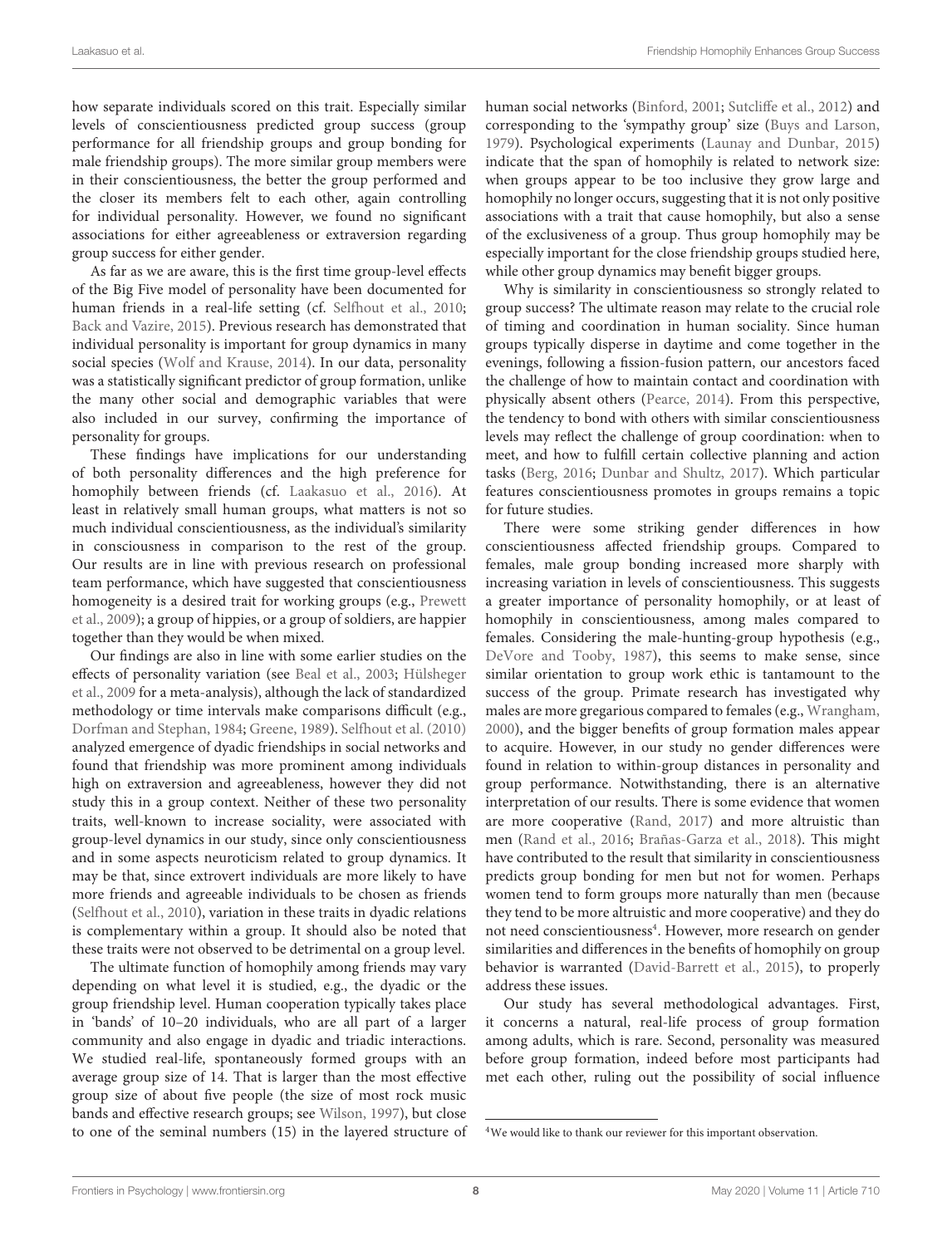of the group upon its members before baseline. Third, our analyses seem to reliably produce converging results with different methods. Furthermore, our new method for estimating individuals homogeneity compared to their group produced sensible results in a reliable manner with more clarity than the variance method often used [\(Prewett et al.,](#page-9-20) [2009\)](#page-9-20).

Among the limitations of this study is the relatively small sample size and that not all group members participated in all surveys. Moreover, 53 people know somebody from their group before they began their university education, which might have influenced the group formation to some extent. Replication with larger data, preferably from different locations, is needed. We used the number of group markers as a proxy index for group functionality, although the number of markers may be less important than the degree to which group members use these markers (e.g., frequency of wearing special outfits or updating website). Future research should look closer into alternative indices of group performance and identification.

We conclude that similarities in specific personality traits appear to boost group performance/identification and bonding in friendship groups<sup>5</sup>. Homophily through conscientiousness seems to be a key ingredient. In addition to expanding our understanding of the importance of homophily in human sociality, this highlights one possible reason for the existence of personality in humans. Personality similarity is likely to have been beneficial not just for relationship dyads, but also for mutual understanding and coordination in close peer groups.

## DATA AVAILABILITY STATEMENT

The datasets generated for this study will not be made publicly available; a strict data gathering agreement was made with the participants in the study to protect their anonymity, which

### **REFERENCES**

- <span id="page-8-7"></span>Aron, A., Aron, E. N., and Smollan, D. (1992). Inclusion of other in the self scale and the structure of interpersonal closeness. J. Pers. Soc. Psychol. 63, 596–612. [doi: 10.1037/0022-3514.63.4.596](https://doi.org/10.1037/0022-3514.63.4.596)
- <span id="page-8-8"></span>Back, M. D., and Vazire, S. (2015). The social consequences of personality: six suggestions for future research. Eur. J. Pers. 29, 296–307. [doi: 10.1002/per.](https://doi.org/10.1002/per.1998) [1998](https://doi.org/10.1002/per.1998)
- <span id="page-8-4"></span>Barrick, M. R., and Mount, M. K. (1991). The Big Five personality dimensions and job performance: a meta-analysis. Pers. Psychol. 44, 1–26. [doi: 10.1111/j.1744-](https://doi.org/10.1111/j.1744-6570.1991.tb00688.x) [6570.1991.tb00688.x](https://doi.org/10.1111/j.1744-6570.1991.tb00688.x)
- <span id="page-8-3"></span>Barrick, M. R., Mount, M. K., and Strauss, J. F. (1992). "BigFive and abilitypredictors ofcitizen- ship, delinquenqy, and sales perfomtance," in Paper Presented at the Seventh Annual Conference of the Society of Industrial and Organizational Psychology, Montreal.
- <span id="page-8-9"></span>Beal, D. J., Cohen, R. R., Burke, M. J., and McLendon, C. L. (2003). Cohesion and performance in groups: a meta-analytic clarification of construct relations. J. Appl. Psychol. 88:989. [doi: 10.1037/0021-9010.88.6.989](https://doi.org/10.1037/0021-9010.88.6.989)
- <span id="page-8-6"></span>Bell, S. T. (2007). Deep-level composition variables as predictors of team performance: a meta-analysis. J. Appl. Psychol. 92:595. [doi: 10.1037/0021-9010.](https://doi.org/10.1037/0021-9010.92.3.595) [92.3.595](https://doi.org/10.1037/0021-9010.92.3.595)

could relatively easily be compromised. Contrary to common psychological laboratory study data-sets, this field data-set is relatively small and does contain confidential information regarding individuals. For details and negotiations regarding data authentication and sharing, please contact AR, anna.rotkirch@vaestoliitto.fi.

### ETHICS STATEMENT

The studies involving human participants were reviewed and approved by the University of Helsinki, Ethical Review Board in the Humanities and Social and Behavioural Sciences. The participants provided their written informed consent to participate in this study.

### AUTHOR CONTRIBUTIONS

ML and AR drafted the first manuscript. ML analyzed the data, wrote the algorithm for data transformations, and made the figures. MD collected the data. AR, MD, VB, MJ, and TD-B conceived the study idea. AR, MJ, MD, and VB designed the questionnaires. All authors helped to revise the manuscript for important intellectual content.

### ACKNOWLEDGMENTS

The authors wish to thank the following institutions for financial support: EP, TD-B, and RD are supported by an ERC Senior Investigator grant (295663) from the European Research Council awarded to RD. ML, MvD, TD-B, VB, AR, and ML have received support the Linked Lives project (266898), Academy of Finland, directed by AR; this project also financed the data collection. ML received additional support from the Jane and Aatos Erkko & Emil Aaltonen and Kone Foundations.

- <span id="page-8-12"></span>Berg, V. (2016). On The Evolution Of Personality – Insights from Contemporary Western Humans. Ph.D. thesis, University of Helsinki, Helsinki.
- <span id="page-8-10"></span>Binford, L. (2001). Constructing Frames of Reference: An Analytical Method for Archaeological Theory-building Using Ethnographic and Environmental Data Sets. Los Angeles, CA: University of California Press.
- <span id="page-8-13"></span>Brañas-Garza, P., Capraro, V., and Rascon-Ramirez, E. (2018). Gender differences in altruism on Mechanical Turk: expectations and actual behaviour. Econ. Lett. 170, 19–23. [doi: 10.1016/j.econlet.2018.05.022](https://doi.org/10.1016/j.econlet.2018.05.022)
- <span id="page-8-1"></span>Brashears, M. E. (2013). Humans use compression heuristics to improve the recall of social networks. Nat. Sci. Rep. 3:1513. [doi: 10.1038/srep](https://doi.org/10.1038/srep01513) [01513](https://doi.org/10.1038/srep01513)
- <span id="page-8-2"></span>Briard, L., Dorn, C., and Petit, O. (2015). Personality and affinities play a key role in the organisation of collective movements in a group of domestic horses. Ethology 121, 888–902. [doi: 10.1111/eth.12402](https://doi.org/10.1111/eth.12402)
- <span id="page-8-11"></span>Buys, C. J., and Larson, K. L. (1979). Human sympathy groups. Psychol. Rep. 45, 547–553. [doi: 10.2466/pr0.1979.45.2.547](https://doi.org/10.2466/pr0.1979.45.2.547)
- <span id="page-8-0"></span>Caccioppo, J. T. (2008). Loneliness. New York, NY: W.W. Norton.
- <span id="page-8-5"></span>Chiaburu, D. S., Oh, I. S., Berry, C. M., Li, N., and Gardner, R. G. (2011). The five-factor model of personality traits and organizational citizenship behaviors: a meta-analysis. J. Appl. Psychol. 96, 1140–1166. [doi: 10.1037/a002](https://doi.org/10.1037/a0024004) [4004](https://doi.org/10.1037/a0024004)

<sup>&</sup>lt;sup>5</sup> Participants gave their personality profiles before they were divided to groups, indicating that group-membership did not affect their personality. Controlling for this variable did not alter our results.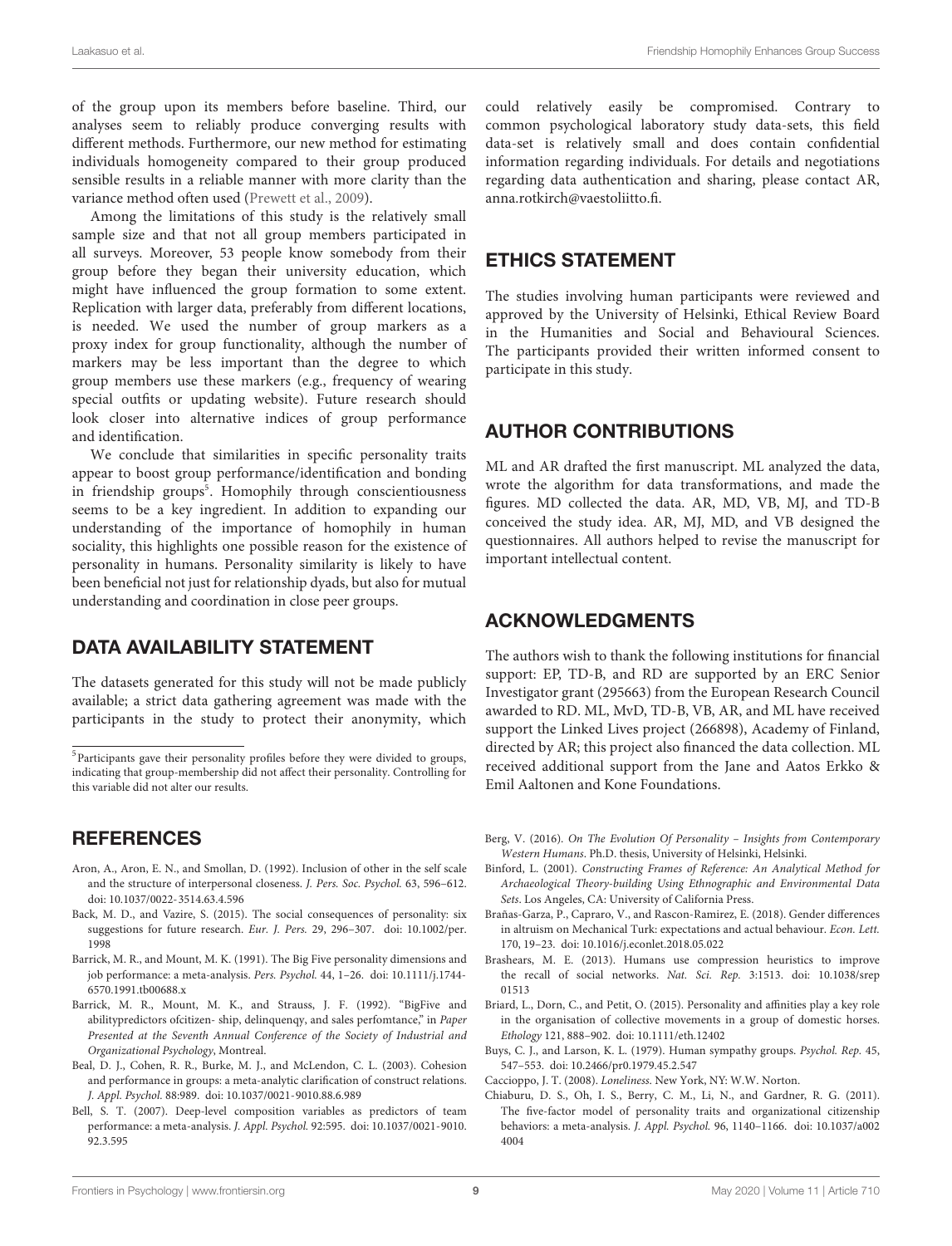- <span id="page-9-6"></span>Curry, O., and Dunbar, R. I. M. (2013a). Do birds of a feather flock together? The relationship between similarity and altruism in social networks. Hum. Nat. 24, 336–347. [doi: 10.1007/s12110-013-9174-z](https://doi.org/10.1007/s12110-013-9174-z)
- <span id="page-9-7"></span>Curry, O., and Dunbar, R. I. M. (2013b). Sharing a joke: the effects of a similar sense of humor on affiliation and altruism. Evol. Hum. Behav. 34, 125–129. [doi: 10.1016/j.evolhumbehav.2012.11.003](https://doi.org/10.1016/j.evolhumbehav.2012.11.003)
- <span id="page-9-12"></span>David-Barrett, T. (2019). Network effects of demographic transition. Sci. Rep. 9:2361. [doi: 10.1038/s41598-019-39025-4](https://doi.org/10.1038/s41598-019-39025-4)
- <span id="page-9-4"></span>David-Barrett, T. (2020). Herding friends in similarity-based architecture of social networks. Sci. Rep. 10:4859. [doi: 10.1038/s41598-020-61330-6](https://doi.org/10.1038/s41598-020-61330-6)
- <span id="page-9-5"></span>David-Barrett, T., Behncke Izquierdo, I., Carney, J., Nowak, K., Launay, J., and Rotkirch, A. (2016). Life course similarities on social networking sites. Adv. Life Course Res. 30, 84–89. [doi: 10.1016/j.alcr.2016.04.002](https://doi.org/10.1016/j.alcr.2016.04.002)
- <span id="page-9-0"></span>David-Barrett, T., and Dunbar, R. I. M. (2017). Kinship cues and demographic transition: the evolutionary origin of mass ideologies. J. Theor. Biol. 417, 20–27. [doi: 10.1016/j.jtbi.2017.01.015](https://doi.org/10.1016/j.jtbi.2017.01.015)
- <span id="page-9-44"></span>David-Barrett, T., Rotkirch, A., Carney, J., Behncke Izquierdo, I., Krems, J., Townley, D., et al. (2015). Women favour dyadic relationships, but men prefer clubs. PLoS One 10:e0118329. [doi: 10.1371/journal.pone.0118329](https://doi.org/10.1371/journal.pone.0118329)
- <span id="page-9-42"></span>DeVore, I., and Tooby, J. (1987). "The reconstruction of hominid behavioral evolution through strategic modeling," in The Evolution of Human Behavior: Primate Models, ed. W. G. Kinzey, (Albany, NY: SUNY Press), 183–237.
- <span id="page-9-39"></span>Dorfman, P. W., and Stephan, W. G. (1984). The effects of group performance on cognitions, satisfaction, and behavior: a process model. J. Manage. 10, 173–192. [doi: 10.1177/014920638401000203](https://doi.org/10.1177/014920638401000203)
- <span id="page-9-41"></span>Dunbar, R. I. M., and Shultz, S. (2017). Why are there so many explanations for primate brain evolution? Philos. Trans. R. Soc. B 372:20160244. [doi: 10.1098/](https://doi.org/10.1098/rstb.2016.0244) [rstb.2016.0244](https://doi.org/10.1098/rstb.2016.0244)
- <span id="page-9-33"></span>Elkins, R. K., Kassenboehmer, S. C., and Schurer, S. (2017). The stability of personality traits in adolescence and young adulthood. J. Econ. Psychol. 60, 37–52. [doi: 10.1007/s10964-012-9862-8](https://doi.org/10.1007/s10964-012-9862-8)
- <span id="page-9-26"></span>Ferguson, A., and Peterson, S. (2015). Sinking slowly: diversity in propensity to trust predicts downward trust spirals in small groups. J. Appl. Psychol. 100, 1012–1024. [doi: 10.1037/apl0000007](https://doi.org/10.1037/apl0000007)
- <span id="page-9-11"></span>Forsyth, D. R. (2010). Group Dynamics, 5th Edn. Belmont, CA: Wadsworth, Cengage Learning.
- <span id="page-9-8"></span>Fowler, J. H., Settle, J. E., and Christakis, N. A. (2011). Correlated genotypes in friendship networks. Proc. Natl. Acad. Sci. U.S.A. 108, 1993–1997. [doi: 10.1073/](https://doi.org/10.1073/pnas.1011687108) [pnas.1011687108](https://doi.org/10.1073/pnas.1011687108)
- <span id="page-9-27"></span>French, K. A., and Kottke, J. L. (2013). Teamwork satisfaction: exploring the multilevel interaction of teamwork interest and group extraversion. Act. Learn. High. Educ. 14, 189–200. [doi: 10.1177/1469787413498034](https://doi.org/10.1177/1469787413498034)
- <span id="page-9-40"></span>Greene, C. N. (1989). Cohesion and productivity in work groups. Small Group Behav. 20, 70–86. [doi: 10.1177/104649648902000106](https://doi.org/10.1177/104649648902000106)
- <span id="page-9-25"></span>Halfhill, T., Sundstrom, E., Lahner, J., Calderone, W., and Nielsen, T. M. (2005). Group personality composition and group effectiveness: an integrative review of empirical research. Small Group Res. 36, 83–105. [doi: 10.1177/](https://doi.org/10.1177/1046496404268538) [1046496404268538](https://doi.org/10.1177/1046496404268538)
- <span id="page-9-24"></span>Hill, A. P., Stoeber, J., Brown, A., and Appleton, P. R. (2014). Team perfectionism and team performance: a prospective study. J. Sport Exerc. Psychol. 36, 303–315. [doi: 10.1123/jsep.2013-0206](https://doi.org/10.1123/jsep.2013-0206)
- <span id="page-9-38"></span>Hülsheger, U. R., Anderson, N., and Salgado, J. F. (2009). Team-level predictors of innovation at work: a comprehensive meta-analysis spanning three decades of research. J. Appl. Psychol. 94, 1128–1145. [doi: 10.1037/a001](https://doi.org/10.1037/a0015978) [5978](https://doi.org/10.1037/a0015978)
- <span id="page-9-23"></span>Ilies, R., Fulmer, I. S., Spitzmuller, M., and Johnson, M. D. (2009). Personality and citizenship behavior: the mediating role of job satisfaction. J. Appl. Psychol. 94, 945–959. [doi: 10.1037/a0013329](https://doi.org/10.1037/a0013329)
- <span id="page-9-32"></span>John, O. P., and Srivastava, S. (1999). "The Big Five trait taxonomy: history, measurement, and theoretical perspectives," in Handbook of Personality: Theory and Research, eds L. A. Pervin, and O. P. John (New York, NY: Guilford Press), 102–138.
- <span id="page-9-29"></span>Kalmijn, M. (2003). Shared friendship networks and the life course: an analysis of survey data on married and cohabiting couples. Soc. Netw. 25, 231–249. [doi: 10.1016/s0378-8733\(03\)00010-8](https://doi.org/10.1016/s0378-8733(03)00010-8)
- <span id="page-9-36"></span>Keiser, C. N., Jones, D. K., Modlmeier, A. P., and Pruitt, J. N. (2014). Exploring the effects of individual traits and within-colony variation on task differentiation

and collective behavior in a desert social spider. Behav. Ecol. Sociobiol. 68, 839–850. [doi: 10.1007/s00265-014-1696-9](https://doi.org/10.1007/s00265-014-1696-9)

- <span id="page-9-28"></span>Kramer, A., Bhave, D. P., and Johnson, T. D. (2014). Personality and group performance: the importance of personality composition and work tasks. Pers. Individ. Dif. 58, 132–137. [doi: 10.1016/j.paid.2013.10.019](https://doi.org/10.1016/j.paid.2013.10.019)
- <span id="page-9-17"></span>Kurtz, J. E., and Sherker, J. L. (2003). Relationship quality, trait similarity, and selfother agreement on personality ratings in college roommates. J. Pers. 71, 21–48. [doi: 10.1111/1467-6494.t01-1-00005](https://doi.org/10.1111/1467-6494.t01-1-00005)
- <span id="page-9-9"></span>Laakasuo, M., Rotkirch, A., Berg, V., and Jokela, M. (2016). The company you keep: personality and friendship characteristics. Soc. Psychol. Pers. Sci. 8, 66–73. [doi: 10.1177/1948550616662126](https://doi.org/10.1177/1948550616662126)
- <span id="page-9-3"></span>Launay, J., and Dunbar, R. I. M. (2015). Playing with strangers: Which shared traits attract us most to new people? PLoS One 10:e0129688. [doi: 10.1371/journal.](https://doi.org/10.1371/journal.pone.0129688) [pone.0129688](https://doi.org/10.1371/journal.pone.0129688)
- <span id="page-9-37"></span>Le Guin, U. (1969/2016). "Nine lives," in The Unreal and the Real. New York, NY: Saga Press.
- <span id="page-9-13"></span>Leary, T. (1957). Interpersonal Diagnosis of Personality: A Functional Theory and Methodology for Personality Evaluation. Eugene, OR: Wipf and Stock Publishers.
- <span id="page-9-31"></span>Lehtonen, N., van der Plas, R., van Duijn, M., and Rotkirch, A. (2018). Fraternity Ties in Later Life. Research Report of a Survey for Alumni of the L.V.V.S. Available online at: [www.theffs.nl](http://www.theffs.nl) (accessed December 30, 2019).
- <span id="page-9-21"></span>LePine, J. A., Buckman, B. R., Crawford, E. R., and Methot, J. R. (2011). A review of research on personality in teams: accounting for pathways spanning levels of theory and analysis. Hum. Resour. Manage. Rev. 21, 311–330. [doi: 10.1016/j.](https://doi.org/10.1016/j.hrmr.2010.10.004) [hrmr.2010.10.004](https://doi.org/10.1016/j.hrmr.2010.10.004)
- <span id="page-9-18"></span>Liu, Y. C., McLeod, P. L., and Moore, O. A. (2015). Personality and small groups: an interdisciplinary perspective. Small Group Res. 46, 536–575. [doi: 10.1001/](https://doi.org/10.1001/archsurg.2010.252) [archsurg.2010.252](https://doi.org/10.1001/archsurg.2010.252)
- <span id="page-9-14"></span>Machin, A., and Dunbar, R. I. M. (2016). Is kinship a schema? Exploring the evolutionary origins of the human kin naming system. Adapt. Hum. Behav. Physiol. 2, 195–219. [doi: 10.1007/s40750-015-0036-2](https://doi.org/10.1007/s40750-015-0036-2)
- <span id="page-9-15"></span>Massen, J. J. M., and Koski, S. E. (2014). Chimps of a feather sit together: chimpanzee friendships are based on homophily in personality. Evol. Hum. Behav. 35, 1–8. [doi: 10.1016/j.evolhumbehav.2013.08.008](https://doi.org/10.1016/j.evolhumbehav.2013.08.008)
- <span id="page-9-2"></span>McPherson, M., Smith-Lovin, L., and Cook, J. M. (2001). Birds of a feather: homophily in social networks. Annu. Rev. Sociol. 27, 415–444. [doi: 10.1146/](https://doi.org/10.1146/annurev.soc.27.1.415) [annurev.soc.27.1.415](https://doi.org/10.1146/annurev.soc.27.1.415)
- <span id="page-9-10"></span>Moreland, J. L., and Levine, R. L. M. (2006). Small Groups: Key Readings. New York, NY: Psychology Press.
- <span id="page-9-34"></span>Mroczek, D. K., and Kolarz, C. M. (1998). The effect of age on positive and negative affect: a developmental perspective on happiness. J. Pers. Soc. Psychol. 75, 1333–1349. [doi: 10.1037/0022-3514.75.5.1333](https://doi.org/10.1037/0022-3514.75.5.1333)
- <span id="page-9-35"></span>Mullen, B., and Copper, C. (1994). The relation between group cohesiveness and performance: an integration. Psychol. Bull. 115, 210–227. [doi: 10.1037/0033-](https://doi.org/10.1037/0033-2909.115.2.210) [2909.115.2.210](https://doi.org/10.1037/0033-2909.115.2.210)
- <span id="page-9-16"></span>Nelson, P. A., Thorne, A., and Shapiro, L. A. (2011). I'm outgoing and she's reserved: the reciprocal dynamics of personality in close friendships in young adulthood. J. Pers. 79, 1113–1148. [doi: 10.1111/j.1467-6494.2011.](https://doi.org/10.1111/j.1467-6494.2011.00719.x) [00719.x](https://doi.org/10.1111/j.1467-6494.2011.00719.x)
- <span id="page-9-22"></span>O'Connor, B. P., and Dyce, J. (1997). Interpersonal rigidity, hostility, and complementarity in musical bands. J. Pers. Soc. Psychol. 72, 362–372. [doi:](https://doi.org/10.1037/0022-3514.72.2.362) [10.1037/0022-3514.72.2.362](https://doi.org/10.1037/0022-3514.72.2.362)
- <span id="page-9-1"></span>Pearce, E. (2014). Modelling mechanisms of social network maintenance in hunter–gatherers. J. Archaeol. Sci. 50, 403–413. [doi: 10.1016/j.jas.2014.08.004](https://doi.org/10.1016/j.jas.2014.08.004)
- <span id="page-9-30"></span>Pearce, E., Launay, J., van Duijn, M., Rotkirch, A., David-Barrett, T., and Dunbar, R. I. (2016). Singing together or apart: the effect of competitive and cooperative singing on social bonding within and between sub-groups of a university Fraternity. Psychol. Music 44, 1255–1273. [doi: 10.1177/0305735616636208](https://doi.org/10.1177/0305735616636208)
- <span id="page-9-19"></span>Peeters, M. A., Van Tuijl, H. F., Rutte, C. G., and Reymen, I. M. (2006). Personality and team performance: a meta-analysis. Eur. J. Pers. 20, 377–396.
- <span id="page-9-20"></span>Prewett, M. S., Walvoord, A. A. G., Stilson, F. R. B., Rossi, M. E., and Brannick, M. T. (2009). The team Personality–Team performance relationship revisited: the impact of criterion choice, pattern of workflow, and method of aggregation. Hum. Perform. 22, 273–296. [doi: 10.1080/08959280903120253](https://doi.org/10.1080/08959280903120253)
- <span id="page-9-43"></span>Rand, D. G. (2017). Social dilemma cooperation (unlike Dictator Game giving) is intuitive for men as well as women. J. Exp. Soc. Psychol. 73, 164–168. [doi:](https://doi.org/10.1016/j.jesp.2017.06.013) [10.1016/j.jesp.2017.06.013](https://doi.org/10.1016/j.jesp.2017.06.013)